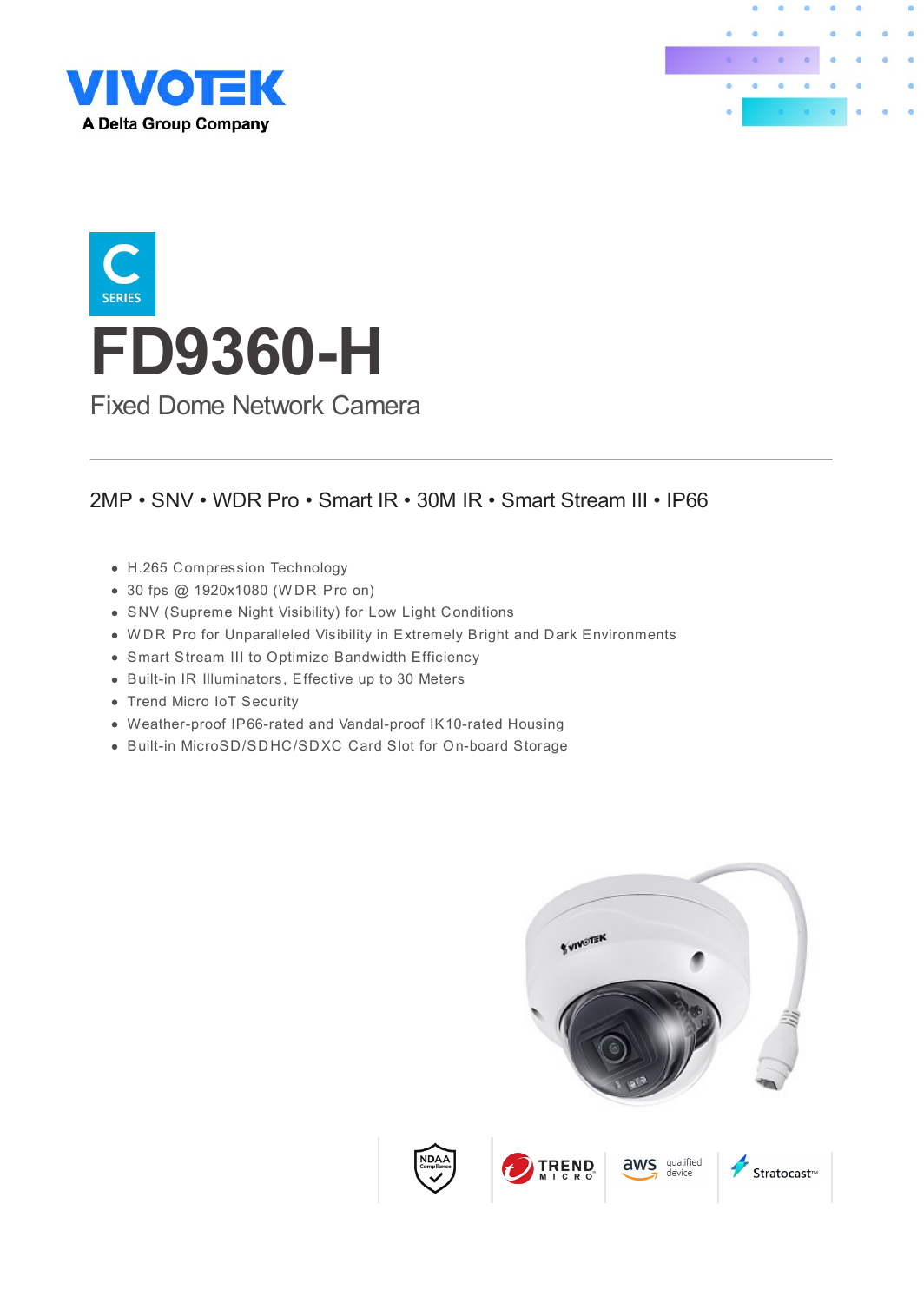

# **Technical Specifications**

#### **System Information**

| Model                         | FD9360-H (2.8mm)<br>FD9360-H (3.6mm)                                                                                                                                                                                                                                                                                                                                                                                                                             |
|-------------------------------|------------------------------------------------------------------------------------------------------------------------------------------------------------------------------------------------------------------------------------------------------------------------------------------------------------------------------------------------------------------------------------------------------------------------------------------------------------------|
| <b>CPU</b>                    | Multimedia SoC (System-on-Chip)                                                                                                                                                                                                                                                                                                                                                                                                                                  |
| Flash                         | 128 MB                                                                                                                                                                                                                                                                                                                                                                                                                                                           |
| RAM                           | 256 MB                                                                                                                                                                                                                                                                                                                                                                                                                                                           |
| <b>Camera Features</b>        |                                                                                                                                                                                                                                                                                                                                                                                                                                                                  |
| Image Sensor                  | 1/2.9" Progressive CMOS                                                                                                                                                                                                                                                                                                                                                                                                                                          |
| Max. Resolution               | 1920x1080 (2MP)                                                                                                                                                                                                                                                                                                                                                                                                                                                  |
| Lens Type                     | Fixed-focal                                                                                                                                                                                                                                                                                                                                                                                                                                                      |
| Focal Length                  | FD9360-H(2.8mm): $f = 2.8$ mm<br>FD9360-H(3.6mm): $f = 3.6$ mm                                                                                                                                                                                                                                                                                                                                                                                                   |
| Aperture                      | F2.0                                                                                                                                                                                                                                                                                                                                                                                                                                                             |
| Iris Type                     | Fixed iris                                                                                                                                                                                                                                                                                                                                                                                                                                                       |
| Field of View                 | FD9360-H(2.8mm):<br>109° (Horizontal)<br>59° (Vertical)<br>129° (Diagonal)<br>FD9360-H(3.6mm):<br>81° (Horizontal)<br>44° (Vertical)<br>95° (Diagonal)                                                                                                                                                                                                                                                                                                           |
| Shutter Time                  | 1/5 sec. to 1/32,000 sec.                                                                                                                                                                                                                                                                                                                                                                                                                                        |
| <b>WDR</b> Technology         | <b>WDR Pro</b>                                                                                                                                                                                                                                                                                                                                                                                                                                                   |
| Day/Night                     | Yes                                                                                                                                                                                                                                                                                                                                                                                                                                                              |
| Removable IR-cut Filter       | Yes                                                                                                                                                                                                                                                                                                                                                                                                                                                              |
| IR Illuminators               | Built-in IR illuminators, effective up to 30 meters with Smart IR, IR LED <sup>*2</sup>                                                                                                                                                                                                                                                                                                                                                                          |
| Minimum Illumination          | 0.065 lux @ F2.0 (Color)<br><0.005 lux @ F2.0 (B/W)<br>0 lux with IR illumination on                                                                                                                                                                                                                                                                                                                                                                             |
| Pan Range                     | $350^\circ$                                                                                                                                                                                                                                                                                                                                                                                                                                                      |
| Tilt Range                    | $75^{\circ}$                                                                                                                                                                                                                                                                                                                                                                                                                                                     |
| <b>Rotation Range</b>         | $350^\circ$                                                                                                                                                                                                                                                                                                                                                                                                                                                      |
| Pan/Tilt/Zoom Functionalities | ePTZ: 48x digital zoom (4x on IE plug-in, 12x built-in)                                                                                                                                                                                                                                                                                                                                                                                                          |
| Storage                       | Seamless Recording to MicroSD/SDHC/SDXC card and recording to network-attached<br>storage (NAS)                                                                                                                                                                                                                                                                                                                                                                  |
| <b>Video</b>                  |                                                                                                                                                                                                                                                                                                                                                                                                                                                                  |
| Video Compression             | H.265, H.264, MJPEG                                                                                                                                                                                                                                                                                                                                                                                                                                              |
| Maximum Frame Rate            | 30 fps @ 1920x1080                                                                                                                                                                                                                                                                                                                                                                                                                                               |
| Maximum Streams               | 3 video streams (Up to 8 configurable profiles)                                                                                                                                                                                                                                                                                                                                                                                                                  |
| S/N Ratio                     | FD9360-H(2.8mm): 68 dB<br>FD9360-H(3.6mm): 68 dB                                                                                                                                                                                                                                                                                                                                                                                                                 |
| Dynamic Range                 | 120 dB                                                                                                                                                                                                                                                                                                                                                                                                                                                           |
| Video Streaming               | Adjustable resolution, quality and bit rate control, Smart Stream III                                                                                                                                                                                                                                                                                                                                                                                            |
| Image Settings                | General settings: video title and time stamp overlay, video orientation (flip, mirror,<br>rotation), day/night settings; Illuminators: illuminators, anti-overexposure; Image settings:<br>white balance, image adjustment (brightness, contrast, saturation, sharpness, gamma<br>curve), defog, 3DNR; Exposure: BLC, HLC, exposure control (exposure level, exposure<br>time, gain control), AE speed adjustment, WDR; Privacy mask; Scheduled profile settings |
| <b>Network</b>                |                                                                                                                                                                                                                                                                                                                                                                                                                                                                  |
| Users                         | Live viewing for up to 10 clients                                                                                                                                                                                                                                                                                                                                                                                                                                |
| Security                      | Access list, digest authentication, HTTPS, IEEE 802.1x, password protection, signed<br>firmware, Trend Micro IoT Security (brute force attack event, cyberattack event,<br>quarantine event), user access log, user account management                                                                                                                                                                                                                           |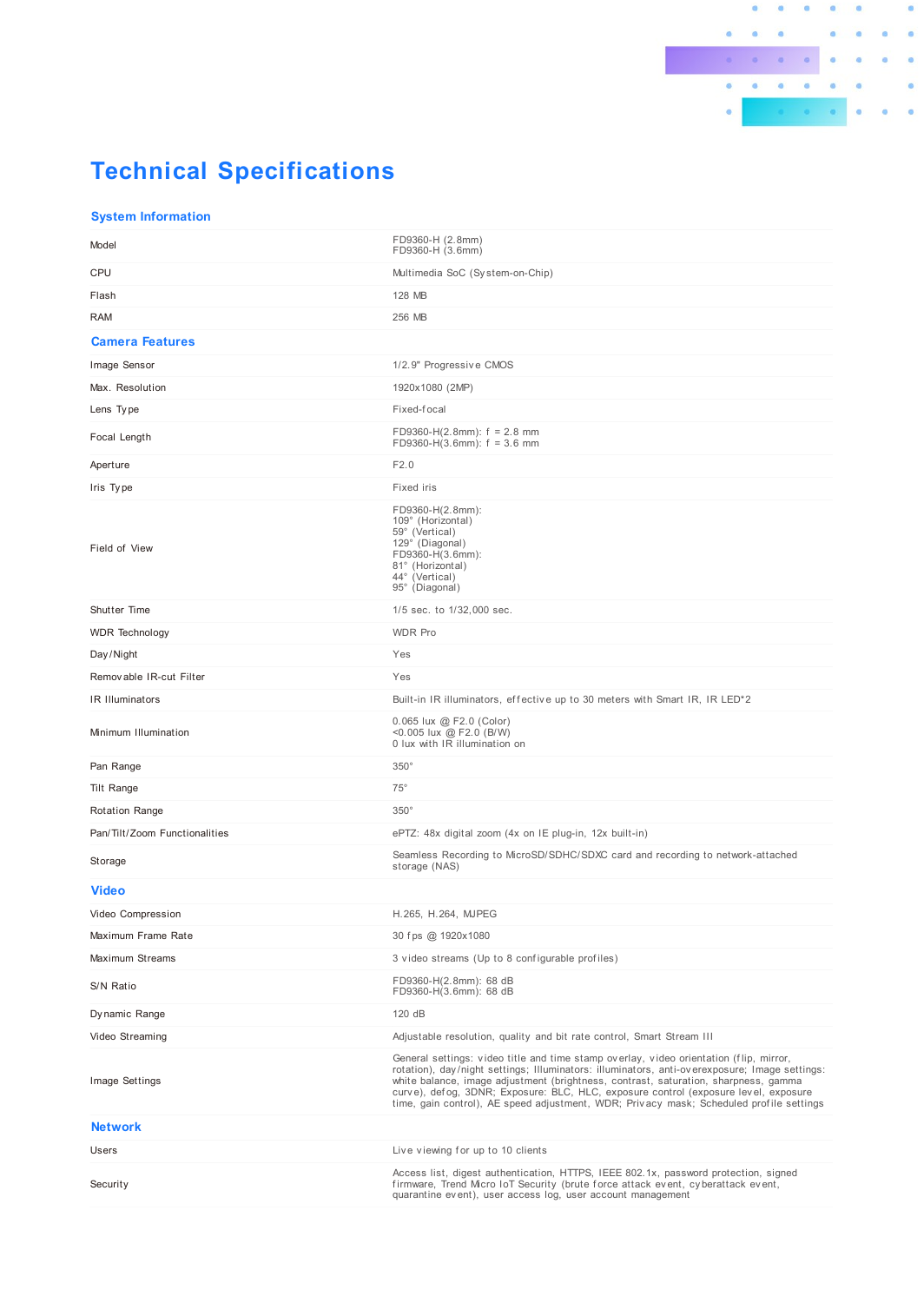

| Protocols                   | 802.1X, ARP, Bonjour, CIFS/SMB, DDNS, DHCP, DNS, FTP, HTTP, HTTPS, ICMP, IGMPv3,<br>IPv4, IPv6, NTP, PPPoE, QoS (CoS/DSCP), RTSP/RTP/RTCP, SMTP, SNMP, SSL, TCP/IP,<br>TLS 1.2, UDP, UPnP                                                                                                      |
|-----------------------------|------------------------------------------------------------------------------------------------------------------------------------------------------------------------------------------------------------------------------------------------------------------------------------------------|
| <b>Interface</b>            | 10 Base-T/100 Base-TX Ethernet (RJ-45)<br>*It is highly recommended to use standard CAT5e & CAT6 cables which are compliant with<br>the 3P/ETL standard.                                                                                                                                       |
| <b>ONVIF</b>                | Profile G, S, T supported, specification available at www.onvif.org                                                                                                                                                                                                                            |
| <b>Solution Integration</b> |                                                                                                                                                                                                                                                                                                |
| Video Motion Detection      | Five-window video motion detection                                                                                                                                                                                                                                                             |
| <b>VADP Package</b>         | Stratocast, Trend Micro IoT Security (1-year free trial), VIVOCloud                                                                                                                                                                                                                            |
| <b>Alarm and Event</b>      |                                                                                                                                                                                                                                                                                                |
| Event Trigger               | Camera tampering detection, cybersecurity events (brute force attack event, cyberattack<br>event, quarantine event), manual trigger, motion detection, periodical trigger, recording<br>notification, SD card life expectancy, system boot                                                     |
| Event Action                | Event notification via email, HTTP, FTP, NAS server, SD card, push notification<br>File upload via email, HTTP, FTP, NAS server, SD card                                                                                                                                                       |
| General                     |                                                                                                                                                                                                                                                                                                |
| Connectors                  | RJ-45 cable connector for 10/100Mbps Network/PoE connection                                                                                                                                                                                                                                    |
| <b>LED Indicator</b>        | System power and status indicator                                                                                                                                                                                                                                                              |
| Power Input                 | IEEE 802.3af PoE Class 2                                                                                                                                                                                                                                                                       |
| Power Consumption           | Max. 6.49 W/3.69 W (IR on/off)                                                                                                                                                                                                                                                                 |
| <b>Dimensions</b>           | Ø 117.2 x 89.6 mm                                                                                                                                                                                                                                                                              |
| Weight                      | 540 g                                                                                                                                                                                                                                                                                          |
| Certifications              | EMC: CE (EN55032 Class B, EN55024), FCC (FCC Part 15 Subpart B Class B), RCM<br>(AS/NZS CISPR 32 Class B), VCCI (VCCI-CISPR 32 Class B); Safety: UL (UL62368-1), CB<br>(IEC/EN 62368-1, IEC/EN 60950-22, IEC/EN 62471); Environment: IK10 (IEC 62262), IP66<br>(IEC 60529); IA: BIS (IS 13252) |
| Operating Temperature       | Starting Temperature: -10°C ~ 60°C (14°F ~ 140°F)<br>Working Temperature: -30°C ~ 60°C (-22°F ~ 140°F)                                                                                                                                                                                         |
| Humidity                    | 90%                                                                                                                                                                                                                                                                                            |
| Warranty                    | 36 months                                                                                                                                                                                                                                                                                      |
| <b>System Requirements</b>  |                                                                                                                                                                                                                                                                                                |
| Operating System            | Microsoft Windows 10/8/7<br>Mac 10.12 (Chrome only)                                                                                                                                                                                                                                            |
| Web Browser                 | Chrome 58.0 or above<br>Internet Explorer 10/11                                                                                                                                                                                                                                                |
| Other Players               | VLC: 1.1.11 or above                                                                                                                                                                                                                                                                           |
| <b>Included Accessories</b> |                                                                                                                                                                                                                                                                                                |
| <b>Packing Contents</b>     | Quick installation guide, alignment sticker, screw pack, cable gland                                                                                                                                                                                                                           |